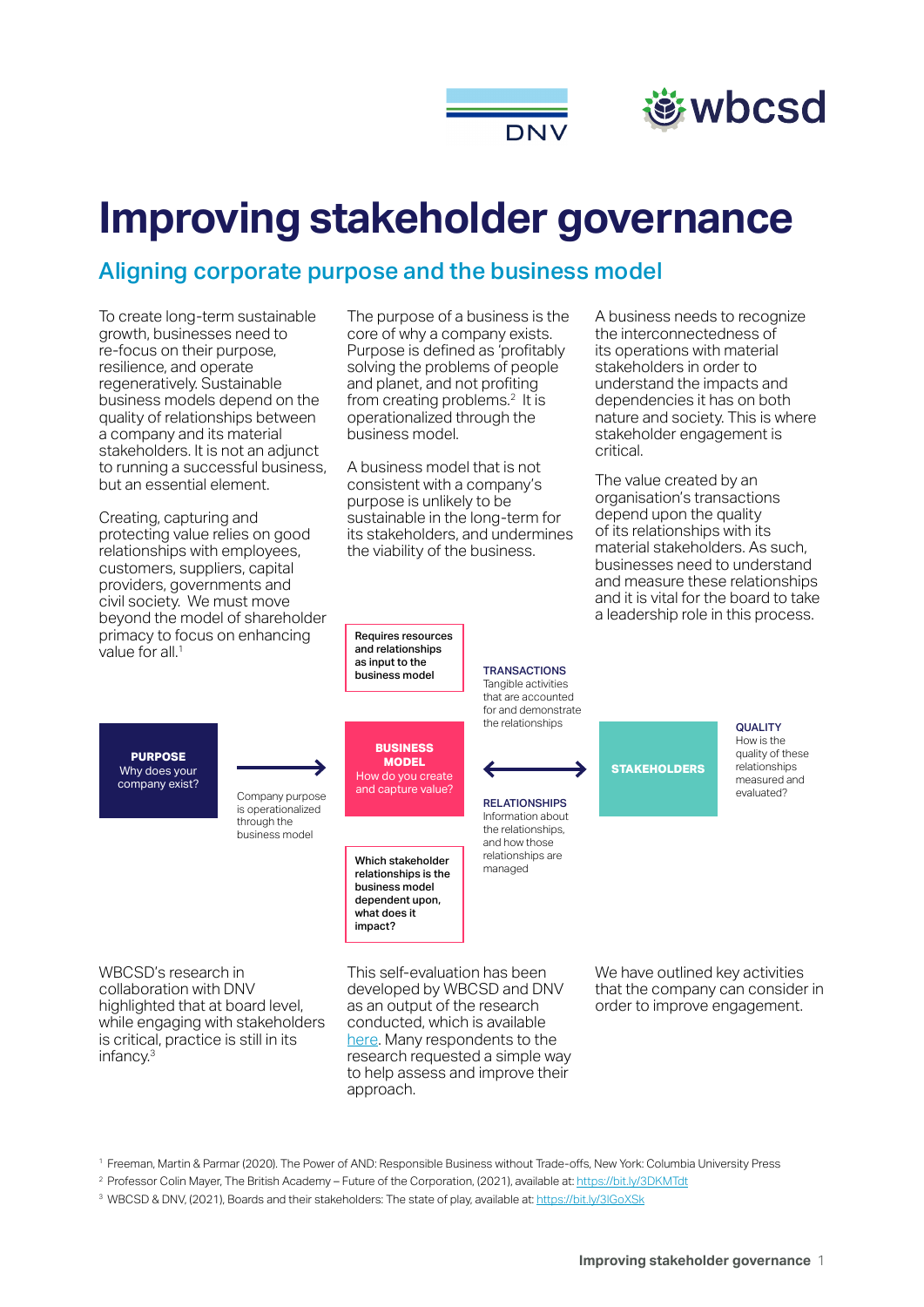## Self-evaluation

The table below presents a simple way for corporate boards and management to understand the extent to which they are engaged with their material stakeholders and how that engagement supports decisionmaking. Companies can assess themselves against three levels (beginning, progressing and leading), and the framework indicates what companies can do to move towards the next level.

|                                                                                                       |                |                                                                                                                                                                                                         | 1<br><b>BEGINNING</b>                                                                                                                                                                   | $\bf(2)$<br><b>PROGRESSING</b>                                                                                                                                                            | <b>LEADING</b><br>(3                                                                                                                                                                                       |
|-------------------------------------------------------------------------------------------------------|----------------|---------------------------------------------------------------------------------------------------------------------------------------------------------------------------------------------------------|-----------------------------------------------------------------------------------------------------------------------------------------------------------------------------------------|-------------------------------------------------------------------------------------------------------------------------------------------------------------------------------------------|------------------------------------------------------------------------------------------------------------------------------------------------------------------------------------------------------------|
| <b>Identify</b><br>who your<br>material<br>stakeholders<br>are                                        | $\mathbf{1}$   | Have you identified<br>which stakeholder<br>groups are essential<br>to value creation that<br>drive and deliver your<br>business model?                                                                 | Limited identification of<br>material stakeholders<br>and their relationship<br>to your business<br>and/or stakeholders<br>are identified, but<br>not mapped to your<br>business model. | Some stakeholders<br>are mapped to the<br>business model, or<br>all stakeholders are<br>identified but only<br>partially mapped to the<br>business model.                                 | All stakeholders are<br>identified and their<br>relationships mapped<br>to relevant parts of the<br>business model.                                                                                        |
|                                                                                                       | $\overline{2}$ | How well do you<br>understand the<br>expectations of and<br>impacts on your<br>material stakeholders?                                                                                                   | Limited understanding<br>of the needs and<br>expectations of a limited<br>number of stakeholders<br>in relation to your<br>business.                                                    | Some understanding<br>of the needs and<br>expectations of most<br>stakeholders, or good<br>understanding of some<br>stakeholders.                                                         | Good understanding<br>of the needs and<br>expectations of all<br>stakeholders.                                                                                                                             |
| <b>Understand</b><br>& Engage<br>with those<br>that impact<br>and influence<br>your business<br>model | 3              | To what extent do<br>you consult with<br>your stakeholders to<br>understand their views<br>and to ensure good<br>quality information?                                                                   | The board rarely<br>consult stakeholders to<br>understand their views,<br>and no measures in<br>place to ensure quality<br>of information.                                              | The board is engaged<br>with or is provided with<br>reliable information that<br>may be incomplete on<br>most stakeholders or at<br>irregular intervals.                                  | The board is regularly<br>engaged with or pro-<br>vided with high-quality<br>granular information on<br>material stakeholders.                                                                             |
|                                                                                                       | 4              | How formalized<br>is stakeholder<br>engagement in your<br>governance systems<br>and processes?                                                                                                          | Informal and ad<br>hoc stakeholder<br>engagement with no<br>existing engagement<br>plan.                                                                                                | A formalized stakeholder<br>engagement plan or<br>approach exists for<br>some levels of the<br>governance structure<br>(from board to site level),<br>but not all.                        | Stakeholder<br>engagement and<br>feedback is formalized<br>from the board level and<br>cascades throughout<br>the organizations for all<br>material stakeholders.                                          |
| <b>Evaluate</b><br>& Embed<br>those<br>stakeholder                                                    | 5              | How well embedded<br>are stakeholder<br>discussions into the<br>board agenda?                                                                                                                           | Stakeholders are rarely/<br>never discussed at<br>board level, or only<br>discussed on an ad hoc<br>basis when major issues<br>arise.                                                   | There is at least one<br>formal review of<br>stakeholder feedback<br>on ESG issues a year<br>or occasionally for all<br>stakeholders or regularly<br>for some stakeholders.               | All material stakeholders'<br>views and feedback<br>are included on the<br>agenda and reviewed<br>on a regular basis at<br>relevant board meetings<br>throughout the year.                                 |
|                                                                                                       | 6              | Are you confident that<br>you are getting a fully<br>representative view<br>of your stakeholders'<br>opinions?                                                                                          | Limited knowledge<br>of stakeholders and<br>their opinion or only a<br>very limited number of<br>stakeholders' views are<br>represented.                                                | Good confidence in<br>understanding of some<br>stakeholders' opinions,<br>or some confidence in<br>the understanding of all<br>stakeholders' opinions.                                    | The board are confident<br>in their understanding of<br>all material stakeholders'<br>relevant opinions<br>and that these are<br>representative of the<br>stakeholder groups.                              |
| views and<br>opinions in<br>decision-<br>making and<br>other<br>business<br>processes                 | $\overline{7}$ | Do the views of<br>stakeholders<br>materially influence<br>the board's strategic<br>long-term decisions?                                                                                                | Stakeholder views<br>have limited material<br>influence on long-term<br>objectives, planning<br>and decision-making at<br>board level.                                                  | Stakeholder views<br>materially influence<br>some long-term<br>objectives, planning<br>and decision-making at<br>board level.                                                             | Stakeholder views<br>always materially<br>influence the<br>development of long-<br>term objectives, planning<br>and decision-making at<br>board level.                                                     |
|                                                                                                       | 8              | To what extent<br>is stakeholder<br>engagement<br>integrated into existing<br>business practices<br>or decision-making<br>activities, for example<br>materiality and<br>risk management<br>assessments? | Stakeholder<br>engagement is<br>separate from existing<br>business activities<br>and is only used by<br>those who conduct the<br>engagement activities.                                 | The board is<br>incorporating some<br>stakeholder views and<br>opinions into existing<br>business activities and<br>boardroom decisions,<br>including materiality and<br>risk management. | The board is<br>incorporating all material<br>stakeholder views<br>into existing business<br>practices, including<br>strategic development,<br>risk management,<br>materiality and<br>opportunity mapping. |